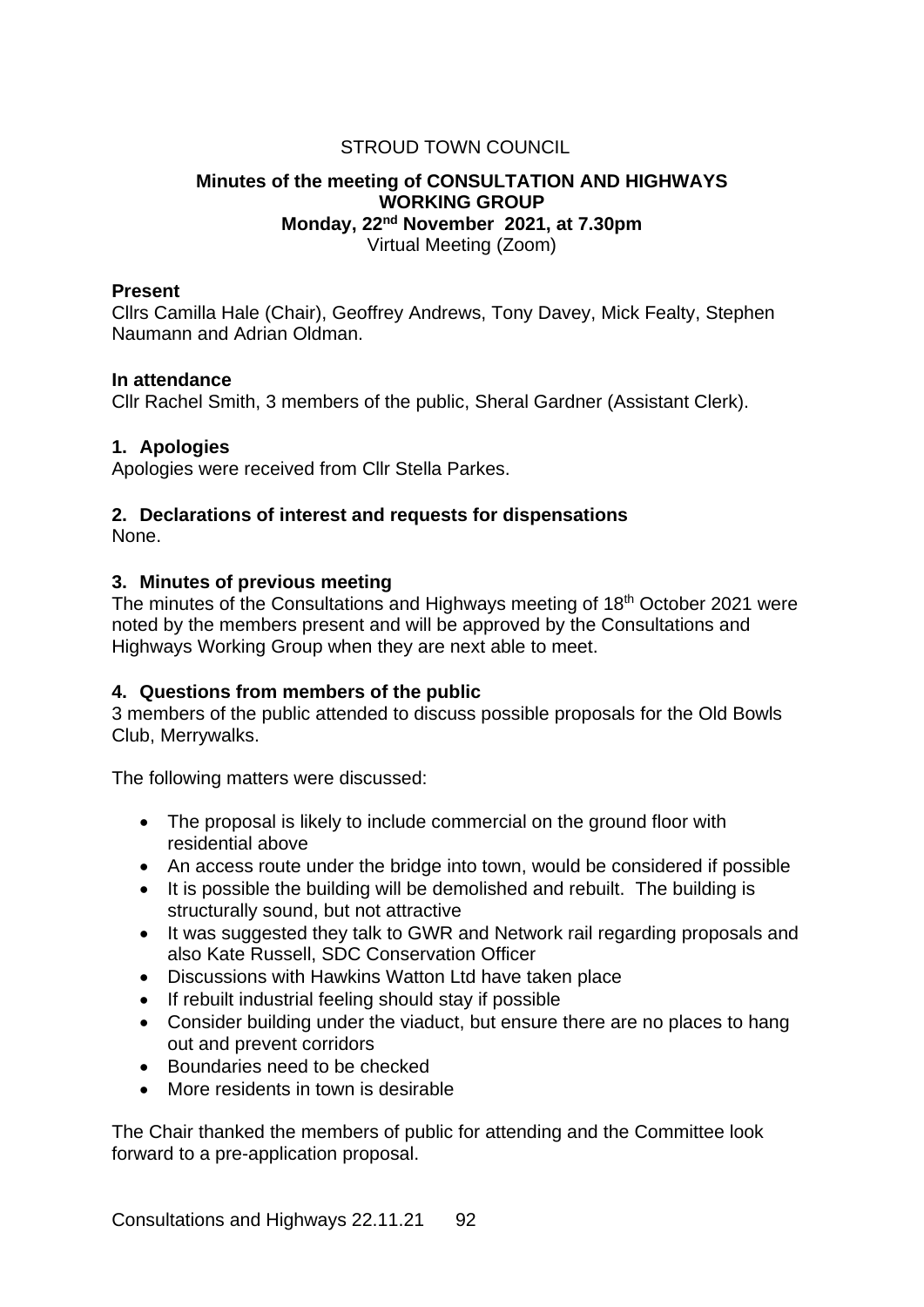# **5. Assistant Clerk's report**

The report was noted.

Members considered a pre-application report for a proposed base station update at Cotswold Playhouse. Members asked why the proposed mast is approximately 2m higher than existing equipment and can it more a more muted colour rather than white, as proposed.

**Action**: Clerk to contact the developer.

Details of a planning inspectorate accompanied site visit at Bowbridge public footpath were received. Cllrs Mick Fealty and Geoffrey Andrews agreed to attend. It was agreed to invite Chas Townley.

**Action:** Clerk will contact Chas Townley.

#### **6. Planning applications**

It was **agreed** to recommend to the Clerk the responses shown in the attached appendix.

**Action:** Clerk to advise SDC.

#### **7. Planning decisions**

These were noted.

#### **8. Asset of Community Value**

The inclusion of Severn View Academy, Land at Severn View Academy & Parliament Children's Centre was noted.

#### **9. Short term street trading consent**

The Committee had no observations regarding an application outside former Age UK shop, High Street.

**Action:** Clerk to advise SDC.

#### **10.20mph residential speed limit in Gloucestershire**

The Committee **agreed** to support the 20's Plenty group and to email the County Council Cabinet to make the decision to adopt a 20mph residential speed limit for Gloucestershire.

**Action:** Clerk to email letter supporting 20's Plenty group proposal to GCC cabinet.

#### **11.Deposition sign**

It was noted a deposition sign relating to Hammond Farm was posted at Old Painswick Road, on the Right of Way signpost.

# **12.Stroud District Council Local Plan submission**

This was noted.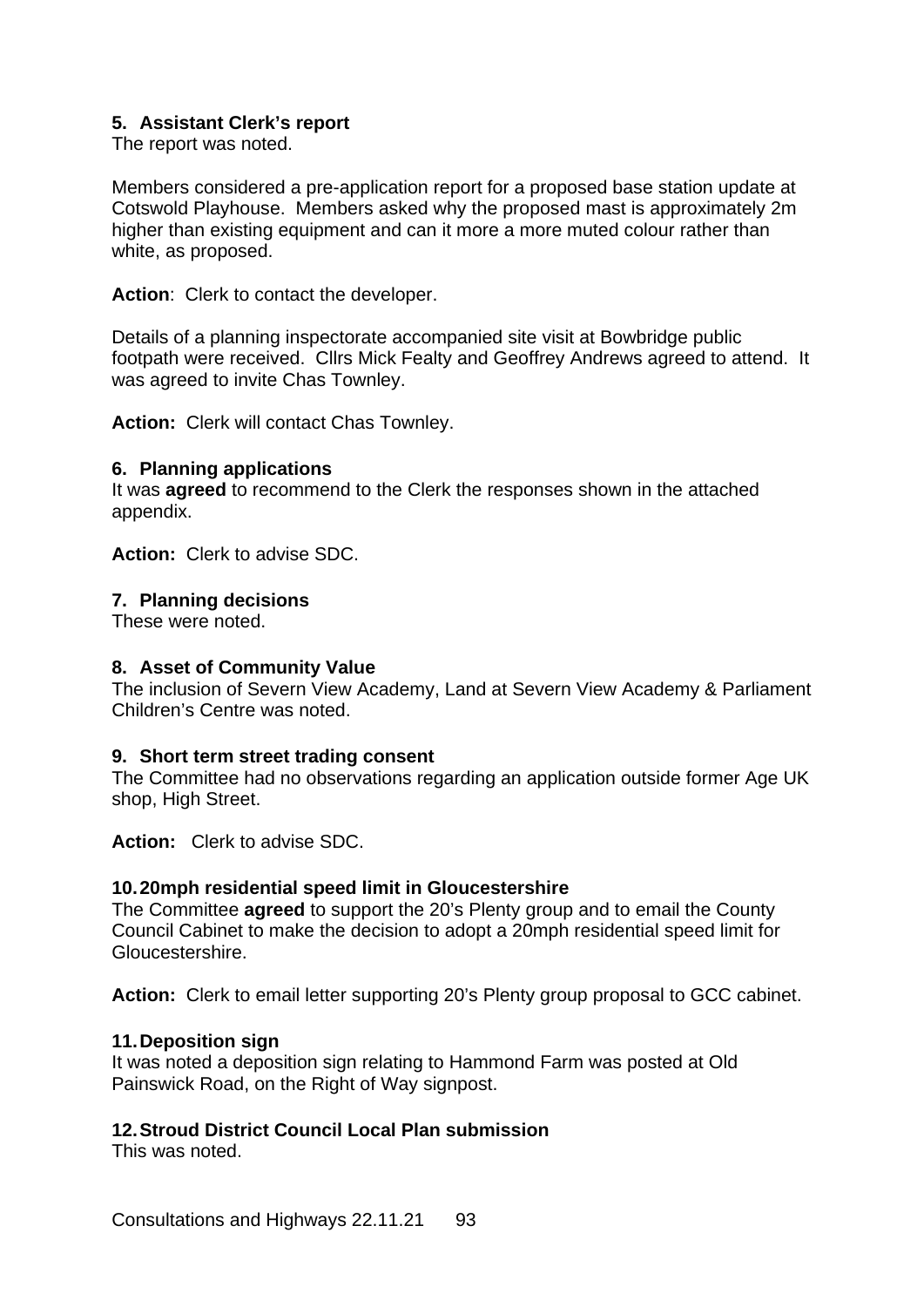# **13.Public path creation agreement**

The Public Path Creation Agreement for the public footpath between Stroud Cemetery and Spider Lane allotments, connecting paths ZST47 and ZST54, was noted.

The meeting closed at 9.00pm

Chair ……………………………..

Date ………………………………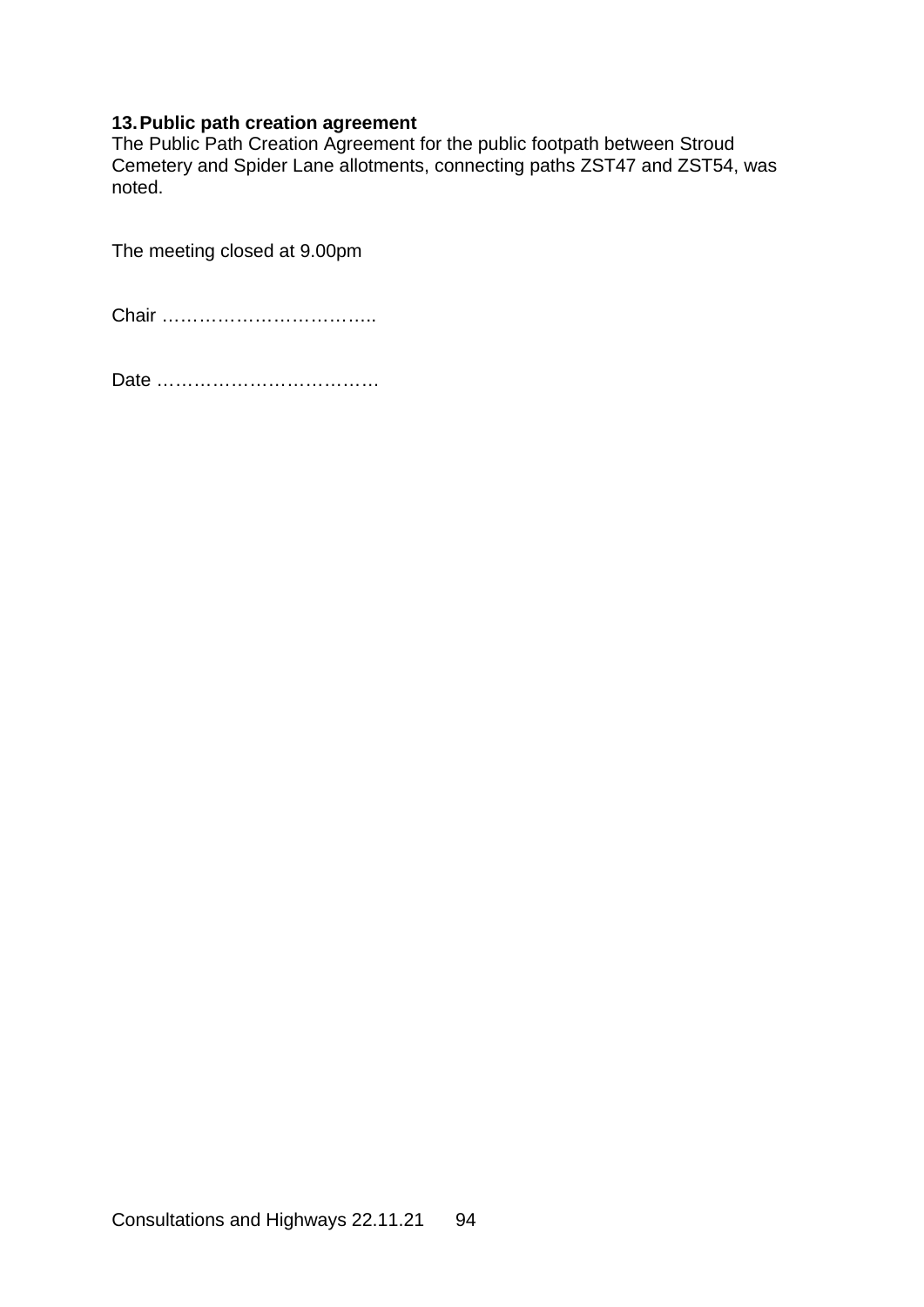| Planning<br><b>Application No.</b> | Location                                         | <b>Details</b>                                                                                                                                                                                                                                                                                                                                                                                                                                                                                                                                                                                                                                                                                                                                                                                                                                                                         | <b>Ward/notes</b>                                                                                                                                                                                                                                                                                                                                                                                                                                                                                                                                                                                                                                                                         |
|------------------------------------|--------------------------------------------------|----------------------------------------------------------------------------------------------------------------------------------------------------------------------------------------------------------------------------------------------------------------------------------------------------------------------------------------------------------------------------------------------------------------------------------------------------------------------------------------------------------------------------------------------------------------------------------------------------------------------------------------------------------------------------------------------------------------------------------------------------------------------------------------------------------------------------------------------------------------------------------------|-------------------------------------------------------------------------------------------------------------------------------------------------------------------------------------------------------------------------------------------------------------------------------------------------------------------------------------------------------------------------------------------------------------------------------------------------------------------------------------------------------------------------------------------------------------------------------------------------------------------------------------------------------------------------------------------|
| S.21/2451/LBC                      | Flat, The Greyhound,<br><b>Gloucester Street</b> | Replace defective modern window with a traditional<br>casement window and the provision of an amenity deck over<br>the rear courtyard                                                                                                                                                                                                                                                                                                                                                                                                                                                                                                                                                                                                                                                                                                                                                  | No observations                                                                                                                                                                                                                                                                                                                                                                                                                                                                                                                                                                                                                                                                           |
| S.21/2450/FUL                      | Flat, The Greyhound,<br><b>Gloucester Street</b> | Replace defective modern window with a traditional<br>casement window and the provision of an amenity deck over<br>the rear courtyard                                                                                                                                                                                                                                                                                                                                                                                                                                                                                                                                                                                                                                                                                                                                                  | No observations                                                                                                                                                                                                                                                                                                                                                                                                                                                                                                                                                                                                                                                                           |
| S.21/2534/TCA.                     | Trees At, Arundel Mill Lane                      | S.21/2534/TCA T7 - Goat willow (tag number 0355) cut back No observations<br>failed stems to main trunk at 3m above ground level. G2 -<br>Fell goat willow obstructing desire line (tag number (tag<br>number 0356) (Photo 2 section 10.1) G3 - Crack willow (tag<br>number 0340) Fell and remove from watercourse partially<br>windblown crack willow by desire line. T17 - Crack willow -<br>Failed - Make safe and clear water course. T18 - Crack<br>willow - Re-pollard to 7m to prevent failure of stems onto car<br>park. (Photo 5 section 10.1) T21a - Crack willow - With poor<br>form. Fell to ground level (young tree located by wooden<br>gate) T23 - Ash - Fell to ground level due to ash die back.<br>(Photo 6 section 10.1) T24 - Sycamore. Young, fell to ground<br>level due to risk of squirrel damaged branches failing on<br>parked cars. (Photo 7 section 10.1) |                                                                                                                                                                                                                                                                                                                                                                                                                                                                                                                                                                                                                                                                                           |
| S.21/2538/TCA                      | 62 Bisley Road                                   | Wester Red Cedar (T1) and (T2) - fell. Rowan (T3) - Reduce<br>from 7m to 5.5m                                                                                                                                                                                                                                                                                                                                                                                                                                                                                                                                                                                                                                                                                                                                                                                                          | No observations                                                                                                                                                                                                                                                                                                                                                                                                                                                                                                                                                                                                                                                                           |
| S.21/2681/FUL                      | Rear Of 3, George Street                         | Conversion of existing building into dwelling                                                                                                                                                                                                                                                                                                                                                                                                                                                                                                                                                                                                                                                                                                                                                                                                                                          | We welcome the restoration of a semi derelict property<br>in the middle of town, but we have the following<br>concerns:<br>the bedrooms are very small, particularly the<br>$\bullet$<br>$3rd$ bedroom – this is not consistent with the<br>aim of NDP policy AP4 "to create new good<br>quality living accommodation"<br>we would not want to see multiple occupancy<br>we assume the developer and owner will<br>negotiate with neighbours to improve the look<br>of the whole unsavoury alleyway into Fawkes<br>Place<br>In addition to our concerns, to give this application a<br>better chance of success and to improve the<br>environment as a whole we ask SDC to serve a repair |